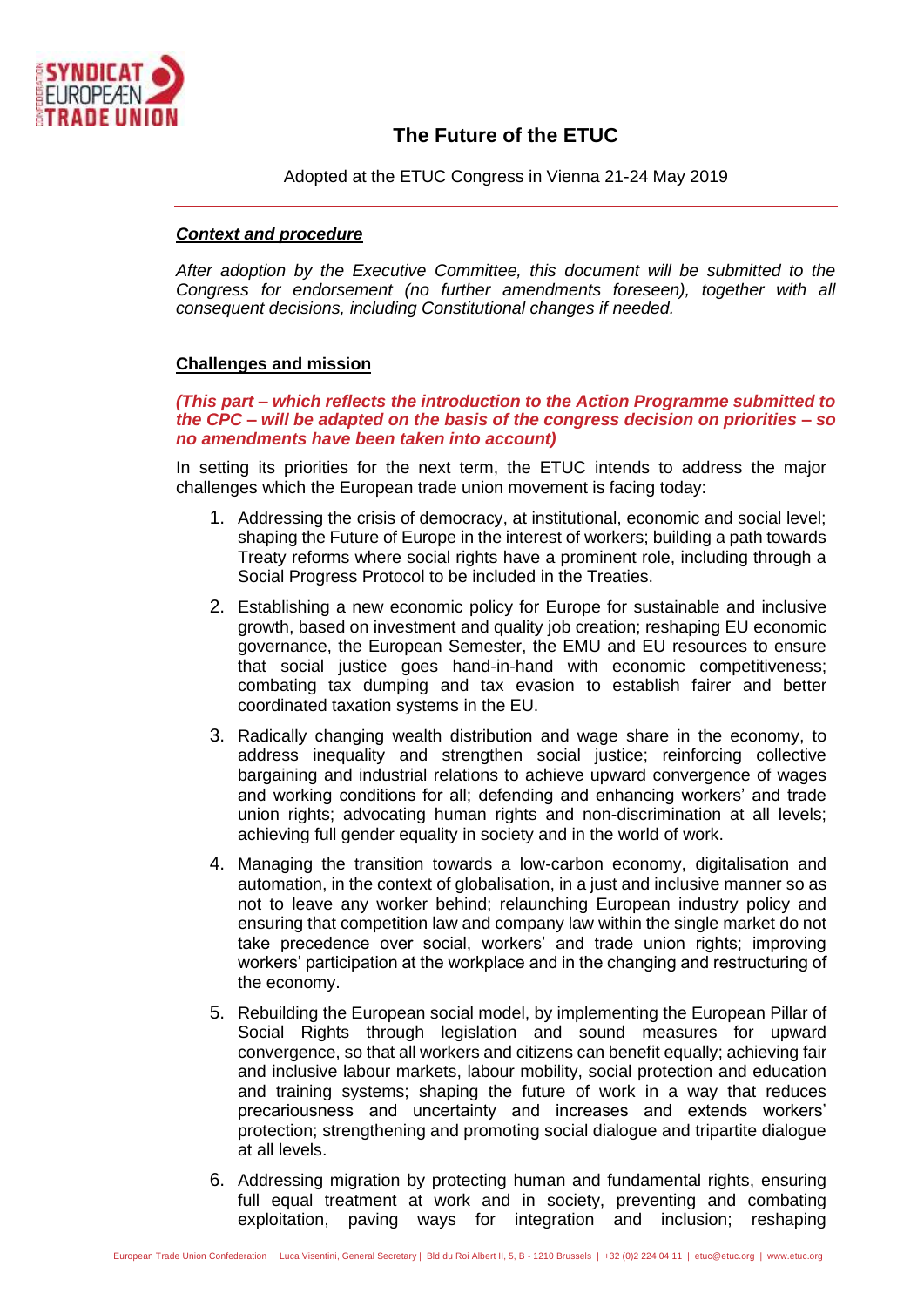multilateralism at European and global level through policies that give prominence to social and workers' rights in the context of international institutions and forums where the role of social partners has to be strengthened; advocating a fairer and more inclusive international trade and globalisation agenda, also through international initiatives such as the UN Agenda 2030 for Sustainable Development.

The next ETUC term will address these challenges and implement these priorities, through specific actions described in detail in the ETUC Action Programme 2019-2023. The ETUC will keep improving its working methods, by strengthening coordination with national and sectoral affiliates to better connect European and national action, notably targeting EU institutions and governments as key decision-makers in setting the European agenda. To help achieve all this, the ETUC will also launch a process for trade union renewal, to be coordinated with similar actions put in place by its affiliates in countries and sectors.

The strategy for trade union renewal will include initiatives particularly aimed: 1. Protecting workers in traditional sectors who have been/are at risk of losing their jobs, rights and protection; 2. Extending similar rights and protection to precarious and nonstandard workers; 3. Better involving specific groups such as youth, women and migrants in trade union life and decision-making processes.

#### **Organising and campaigns**

Profound changes in the future of work will have a deep impact also on the future of trade unions. As current rates of membership decline, long-established unions could become history in a matter of decades. The impact even in countries with stronger trade unions would be catastrophic. The need for trade union renewal is paramount.

The ETUC Ad Hoc Organising Committee, set up after the Paris Congress, has brought together those responsible in affiliates for organising and trade union development, and resulted in some progress including closer cooperation between the ETUC and ETUI in this area.

The ETUC, working with the ETUI educational department, will provide training programmes for trade union professionals from all over Europe, to develop their expertise in facilitating analytic and strategic thinking and discussions on renewal and organising. Following this first step, a training offer will be designed to address the needs of trade union professionals, providing them with tools and methods to implement the renewal and organising strategies defined by their unions. ETUI research will also guide and support the ETUC in analysis of the scale of the trade union membership challenge.

This is not enough for the scale of the challenge ahead: the ETUC needs to go further. The next step should be to bring together efforts in training, mapping of organising/renewal strategies and research with political commitment and quality communications, into a coherent initiative for trade union renewal, strategically and carefully planned with buy-in from all affiliates for action together for the common good.

An initiative constructed in solidarity for renewal, and built to respect national and sectoral differences, to target women, young workers, migrants, non-standard workers, and other under-represented groups, informed by forces like decarbonisation, digitalisation, robotisation and globalisation that will shape the future of work and employment.

These areas will be considered, when it comes to prioritising for the ETUC Campaign Strategy, to be set for the next term, on the basis of the experience of the Pay Rise Campaign, which will also be further assessed.

The Executive Committee will decide on possible new campaign(s) for the next term, to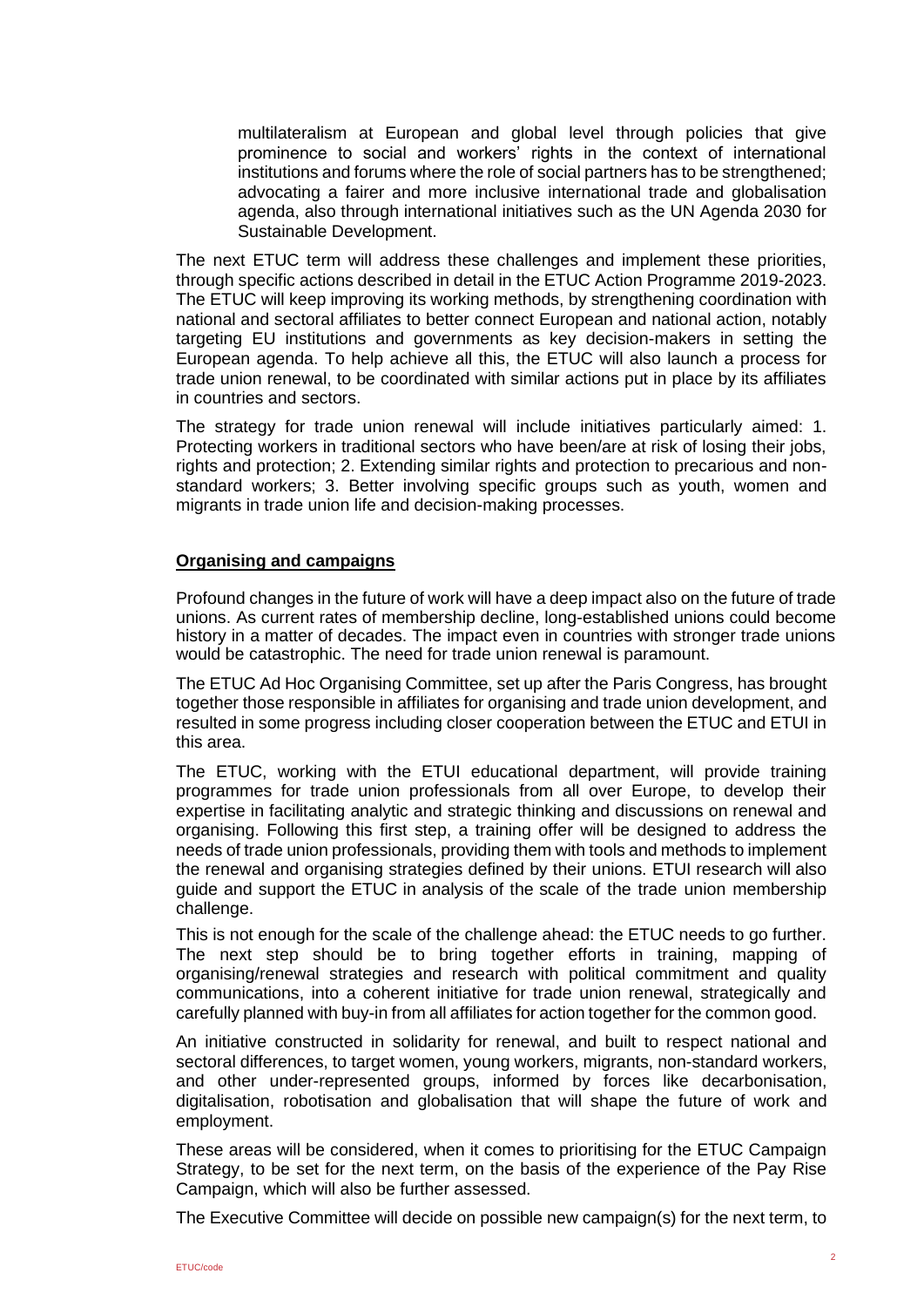be then included in the Congress Action Programme and further developed in detail after the Congress. The Executive Committee is in charge of defining a clear focus, objectives, means, tools and a roadmap for possible future campaign(s).

The ETUCSecretariat will propose the following topics for possible new campaigns, for consideration by the Executive Committee:

- strengthening and promoting collective bargaining, in the framework of the demand for a pay rise for European workers and upward wage convergence;
- strengthening and promoting rights and social protection for non-standard and precarious workers, as part of a strategy for trade union renewal and organising.

#### **Transnational trade union cooperation and assistance to members**

Increasing labour mobility and migration require strengthening trade union strategies for integration, equal treatment, and for providing assistance to mobile workers, so preventing and fighting against dumping and exploitation phenomena.

For this to happen, transnational trade union cooperation has to be considered, so as to ensure that mobile trade union members can be assisted across borders by all ETUC affiliates.

Decisions have been taken at previous Congresses  $(9^{th}$  ETUC Congress in Helsinki, 29/06 – 2/07/1999) regarding transnational membership.

Resolution: "Towards a European System of Industrial Relations" committed the ETUC to draw up a Charter of mutual recognition of trade union membership among the affiliates of the ETUC:

[12] [https://www.etuc.org/sites/default/files/document/files/resoluspec\\_130799.pdf](https://www.etuc.org/sites/default/files/document/files/resoluspec_130799.pdf)

Leaders of the Member Organisations signed the Charter "European trade unions without borders":

[13] https://www.etuc.org/sites/default/files/document/files/etuc\_congress\_1999\_chart [en.pdf](https://www.etuc.org/sites/default/files/document/files/etuc_congress_1999_chart_en.pdf)

The Executive Committee and the Congress are asked to consider actions for more efficient implementation of such decisions, together with some updating if necessary, in strict cooperation with and taking into account the role of the ETUFs and national affiliates.

The ETUC Secretariat will submit a detailed proposal to the Executive Committee after Congress, dealing with modality of implementation, type of assistance to be provided to transnational members, possible legal implications and related costs.

An Ad Hoc Group within the Steering Committee could be set up to prepare such a proposal.

## **ETUC Communication Strategy**

Communications are central to achieving ETUC objectives. There is a marked increase in ETUC visibility in the media and social media since the last Congress. This is the result of the work carried out by the ETUC to implement the Resolution on Communications adopted by the Executive Committee in October 2015.

ETUC communications cover a wide range including:

- 1. Increasingly successful media coverage (more successful in some countries);
- 2. Extensive social media outreach (over 17,000 followers on Twitter) using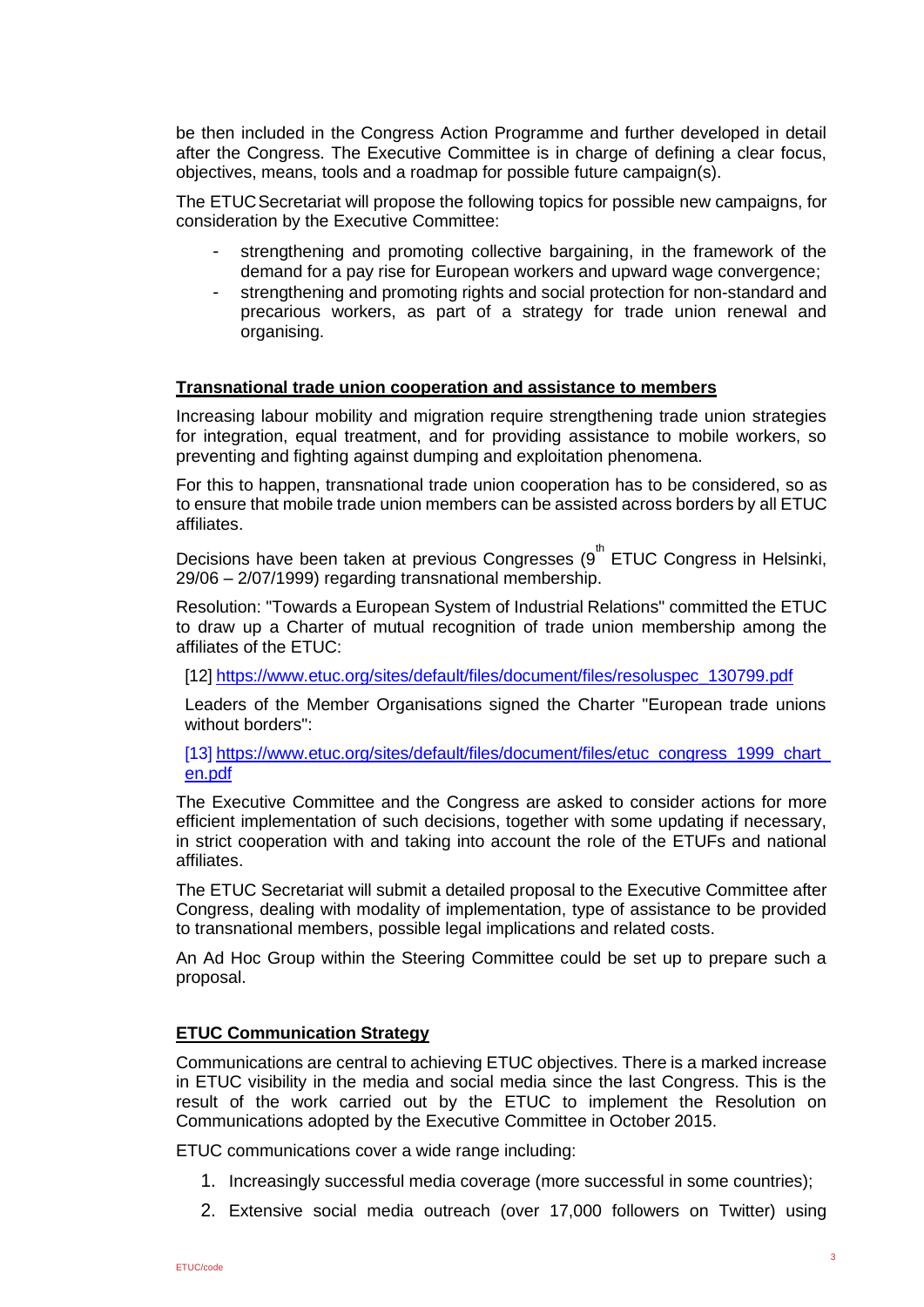attractive visual materials, including the 'photo actions' at Executive Committee meetings;

- 3. A large amount of regularly updated content on the ETUC website;
- 4. A widely distributed monthly newsletter, and quarterly 'national updates' newsletter;
- 5. Materials provided in advance and under embargo for six 'International Days' on which affiliates agree to pass a common message, and for the Pay Rise campaign.

There has also been a big increase in collaboration with affiliates' communicators, while support from affiliates can be improved. We estimate that no one communications action is supported by more than 25% of affiliates. Developing and executing a communication strategy needs to take into account specific national circumstances, allowing national affiliates flexibility regarding their active participation.

While there are lessons to be learned and a proper assessment to be finalised, the Pay Rise campaign has shown that a European campaign can be delivered by the ETUC with its affiliates. A campaign should remain a special priority (time-limited) activity, funded separately.

The ETUC will seek commitments from affiliates to:

- 1. Report on Congress on their social media, website(s), newsletters/magazines;
- 2. Carry live streaming or video clips on their websites;
- 3. Ensure highest possible social media visibility across all affiliates' social media platforms for at least one agreed activity at Congress.

Despite important progress in ETUC communications there is still much to be done, including:

- 1. Improved coordination with ETUI to make better use of their research;
- 2. Simplify ETUC language to reach beyond the Brussels bubble and union jargon;
- 3. Continue to improve the ETUC website, particularly access to documents, and in social media to develop the use of LinkedIn and Instagram.

There is a need to increase the capacity of the Communications Department, especially in German, as other major EU languages are already covered to some extent. With additional investment, the Communications Department could:

- 1. Translate key social media posts and press releases into German and have part of the ETUC website in a third language;
- 2. Deepen communications with affiliates, giving affiliates more advance warning of actions, and materials under embargo;
- 3. Use new social media platforms or communications tools, and increase the use of resource-intensive tools such as video;
- 4. Consider strengthening ETUC action through on-line campaigns;
- 5. Consider more generic materials to spread the word about trade union activities and celebrate our achievements: broadening ETUC communications beyond EU affairs and solidarity with affiliates in emergencies to be a European voice for trade unionism.

#### **ETUC structure**

The ETUC structure must respond to the future challenges and tasks in an efficient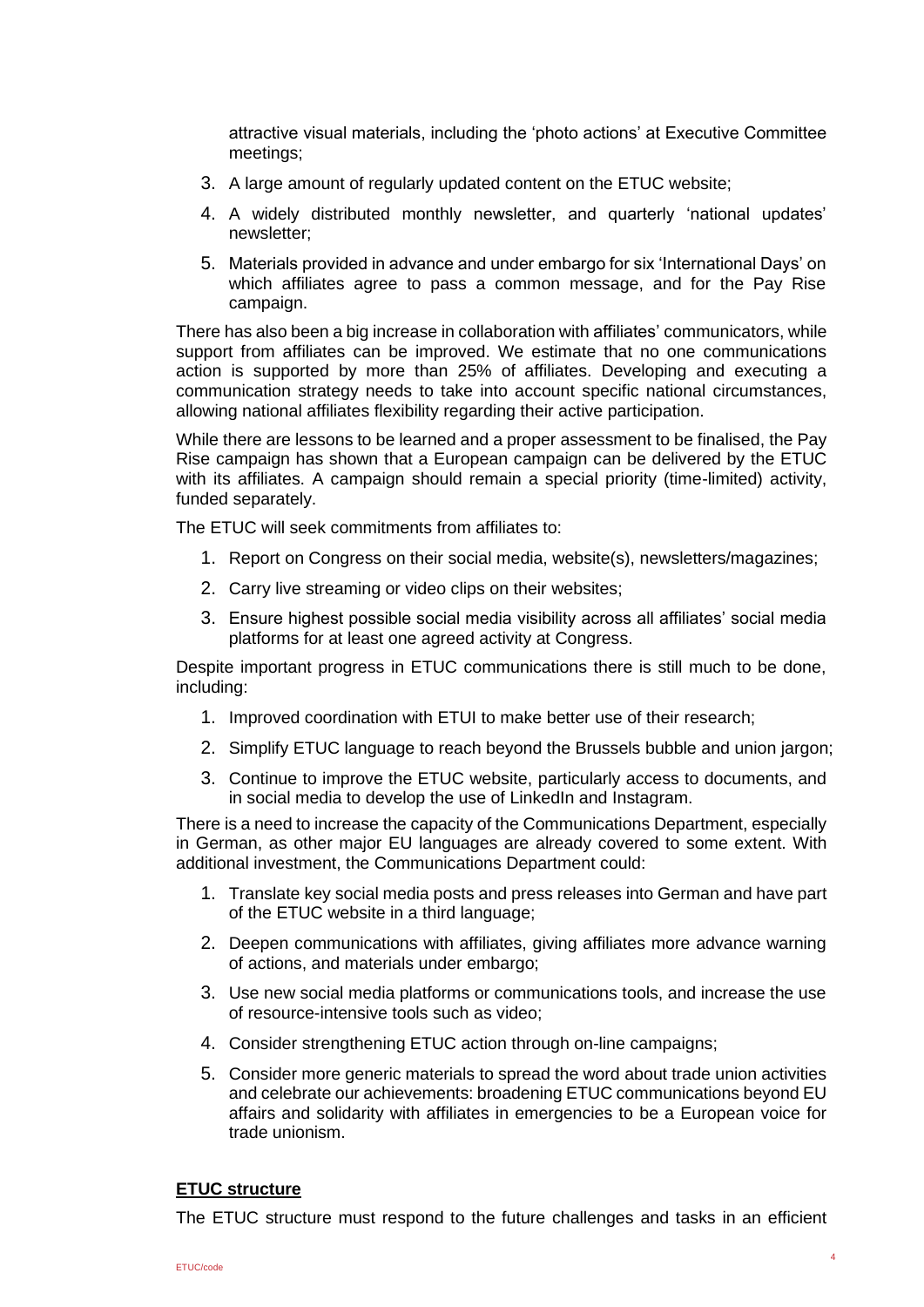manner, making sure the objectives and mission designed by the Congress can be fully delivered.

The ETUC Executive Committee recommends that Congress adopt the following decisions:

- 1. A reduction of the elected team from a seven-member to a six-member elected team for the term 2019-2023, while keeping two Deputy General Secretaries, according to the Constitution. Therefore, no changes linked to this are required in the ETUC Constitution.
- 2. Such a reduction will lead to savings to be reinvested in strengthening the permanent policy staff.
- 3. Such a reduction will be accompanied by a reform of the current arrangement of the ETUC President/Vice Presidents, in order to keep and even improve the geographical balance and representation among the elected team and President/Vice Presidents. Instead of a number of rotating Vice Presidents, two Vice Presidents will be elected, while rotation of the President's position during the mandate will be possible, if agreed by the Executive Committee. This will require some changes in the ETUC Constitution: introduction of the Vice Presidents' position, to support the President's tasks; Vice Presidents to be elected by the Congress instead of the Executive Committee; introducing a maximum number of Vice Presidents; possible rotation of the President's position. Such internal reform is also aimed at increasing the President/Vice Presidents' involvement in the preparation of the Executive Committee's decisions. The Executive Committee will elect an additional Vice President, among the members of the Steering Committee, in representation of the European Trade Union Federations. Such Vice President will not participate in possible rotation of the President's position.
- 4. The General Secretary, together with the Secretariat, will consider the distribution of dossiers among the elected team to correspond to the priority policy areas endorsed by Congress, and the permanent policy staff will be organised accordingly. In this respect, the appointment of directors/heads of policy areas will be considered by the General Secretary, together with the Secretariat.
- 5. The ETUC Secretariat will continue implementing its staff policy, so as to ensure that alongside merit and competence, geographical and gender balance are also considered.

#### **Functioning of the ETUC bodies**

More effective functioning of the ETUC bodies (Executive Committee, Steering Committee,

Standing and Ad Hoc Committees) has been discussed for a long time, before and since the Paris Congress.

Some reforms of the existing rules have already been introduced, as can be seen from the list of rules below. Changes in the Constitution have been endorsed by the Midterm Conference, and others will have to be approved by the 2019 Congress.

Some further changes in the existing rules will be considered by the Executive Committee, for instance:

1. Streamlining the agenda by increasing the tasks and responsibility of the Standing Committees in preparing Executive Committee decisions;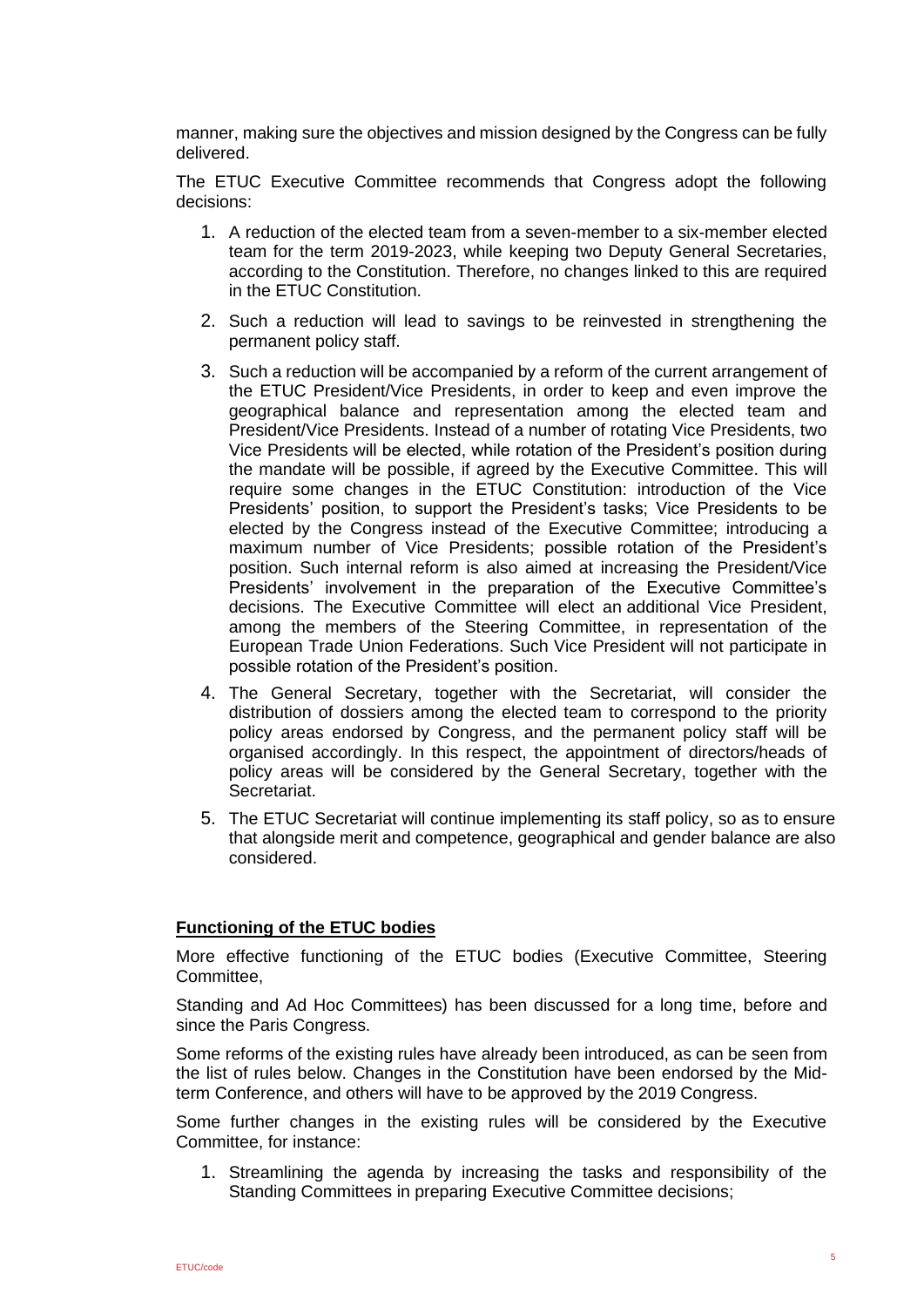- 2. Better focusing and shortening the Executive Committee documents, and as far as possible linking the agenda items to documents that require decisions;
- 3. Encouraging leaders to attend by addressing most important policy discussions and priorities in the first part of the meetings;
- 4. Delivering documents 10 days in advance of meetings, except in emergencies.

This implies a stronger commitment from the affiliates in nominating appropriate experts and coordinating them, together with enhanced responsibility on the part of the Standing Committee members.

Improvements in the functioning of the Standing Committees should be considered, such as:

- 1. Meetings to be planned in advance, with relevant information and background documents to be provided in good time;
- 2. Decisions of the Executive Committee to be prepared by the Standing Committees, through transparent and timely consultation on documents;
- 3. Distribution of minutes of the meetings, in the simplified format already adopted by the Executive Committee;
- 4. Use of innovative digital tools, at least for meetings with limited participation and no interpretation requirements;
- 5. Reshaping the scope and setting of the Standing Committees, in order to increase the number of meetings, could be considered, while preserving the alignment between the Committees and the ETUC dossiers and tasks.

The role, tasks and meetings of the Steering Committee should be improved, by focusing discussion more on policy priorities (in addition to the tasks set by the ETUC Constitution) and by reconsidering the frequency of meetings.

While maintaining the tasks that the ETUC Constitution gives to the Steering Committee (such as finance, affiliation and internal issues), the Committee can also be seen as an internal orientation body involving major leaders in the preparation of relevant decisions, to be then submitted to the Executive Committee

Format and tasks of the Spring/Summer Schools, to be held in the years between Congress and Mid-term Conference, will be considered to see if any updates in the ETUC Constitution/rules are required.

Attention will be paid to reinforcing the ETUC coordination of other networks, like the TUSLOs (Trade Union Semester Liaison Officers), the National Officers, UnionMigrantNet and the ECTUN (European Capitals Trade Union Network).

The language issue, particularly for translation of documents, will be considered, with particular reference to its financial implications.

## **Existing rules**

Constitution - basic rules (on votes, structures)

[1[\]https://www.etuc.org/sites/www.etuc.org/files/other/files/ces](https://www.etuc.org/sites/www.etuc.org/files/other/files/ces-congrecs_2015-statuts-uk-ld_def_0_0.pdf)[congrecs\\_2015-](https://www.etuc.org/sites/www.etuc.org/files/other/files/ces-congrecs_2015-statuts-uk-ld_def_0_0.pdf) [statuts-uk-ld\\_def\\_0\\_0.pdf](https://www.etuc.org/sites/www.etuc.org/files/other/files/ces-congrecs_2015-statuts-uk-ld_def_0_0.pdf)

Criteria of affiliation of new organisations to the ETUC (Executive Committee 29/30 November 1979)

[2[\]https://www.etuc.org/sites/www.etuc.org/files/other/files/etuc\\_affiliation\\_criteria.pdf](https://www.etuc.org/sites/www.etuc.org/files/other/files/etuc_affiliation_criteria.pdf)

Internal Rules of Procedure governing European cross-sectoral social dialogue negotiations (Executive Committee 1 December 2004)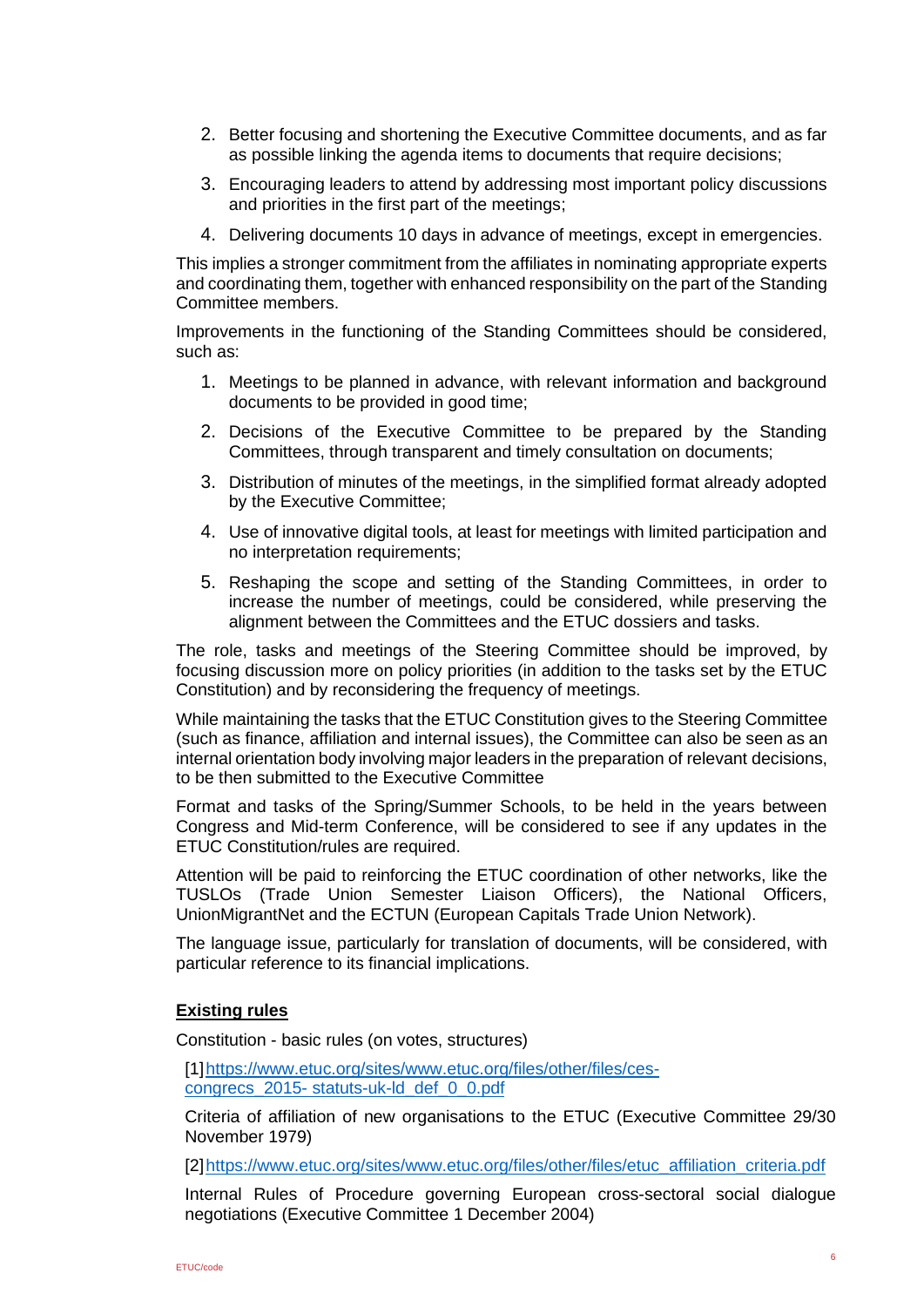[3[\]https://www.etuc.org/sites/www.etuc.org/files/document/files/06b](https://www.etuc.org/sites/www.etuc.org/files/document/files/06b-irpsdcrosssect-enrev2-ado.pdf)[irpsdcrosssect-](https://www.etuc.org/sites/www.etuc.org/files/document/files/06b-irpsdcrosssect-enrev2-ado.pdf) [enrev2-ado.pdf](https://www.etuc.org/sites/www.etuc.org/files/document/files/06b-irpsdcrosssect-enrev2-ado.pdf)

Women's Committee (Executive Committee 8 July 2009)

[4[\]https://www.etuc.org/en/document/internal-rules-procedure-etuc](https://www.etuc.org/en/document/internal-rules-procedure-etuc-womens-committee-revised-executive-committee-meeting-8-july#.WsTjvIhuaUl)[womens-](https://www.etuc.org/en/document/internal-rules-procedure-etuc-womens-committee-revised-executive-committee-meeting-8-july#.WsTjvIhuaUl) [committee-revised-executive-committee-meeting-8](https://www.etuc.org/en/document/internal-rules-procedure-etuc-womens-committee-revised-executive-committee-meeting-8-july#.WsTjvIhuaUl) [july#.WsTjvIhuaUl](https://www.etuc.org/en/document/internal-rules-procedure-etuc-womens-committee-revised-executive-committee-meeting-8-july#.WsTjvIhuaUl)

Internal Rules of Procedure for ETUC Youth Committee (Executive Committee 14-15 December 2016)

[5[\]https://www.etuc.org/sites/www.etuc.org/files/document/files/adopted-19](https://www.etuc.org/sites/www.etuc.org/files/document/files/adopted-19-en-internal_rules_of_procedure_for_etuc_youth_committee.pdf) [en-](https://www.etuc.org/sites/www.etuc.org/files/document/files/adopted-19-en-internal_rules_of_procedure_for_etuc_youth_committee.pdf) [internal\\_rules\\_of\\_procedure\\_for\\_etuc\\_youth\\_committee.pdf](https://www.etuc.org/sites/www.etuc.org/files/document/files/adopted-19-en-internal_rules_of_procedure_for_etuc_youth_committee.pdf)

IRTUCs Coordinating Committee revised internal rules of procedure (Executive Committee 13-14 June 2017)

[6[\]https://www.etuc.org/sites/www.etuc.org/files/document/files/etuc\\_resolution\\_inter](https://www.etuc.org/sites/www.etuc.org/files/document/files/etuc_resolution_internal_rules_procedures_en.pdf) [n](https://www.etuc.org/sites/www.etuc.org/files/document/files/etuc_resolution_internal_rules_procedures_en.pdf) [al\\_rules\\_procedures\\_en.pdf](https://www.etuc.org/sites/www.etuc.org/files/document/files/etuc_resolution_internal_rules_procedures_en.pdf)

Rules of procedure of Standing Committees (Executive Committee 28-29 October 2015)

#### [7]

[https://www.etuc.org/sites/default/files/other/files/permanent\\_committees\\_internal\\_ru](https://www.etuc.org/sites/default/files/other/files/permanent_committees_internal_rules_of_procedure_en.pdf) [l](https://www.etuc.org/sites/default/files/other/files/permanent_committees_internal_rules_of_procedure_en.pdf) [es\\_of\\_procedure\\_en.pdf](https://www.etuc.org/sites/default/files/other/files/permanent_committees_internal_rules_of_procedure_en.pdf)

ETUC/EESC Workers' Group cooperation (Executive Committee 28-29 October 2015) [8[\]https://www.etuc.org/sites/www.etuc.org/files/document/files/en-etuc-eesc](https://www.etuc.org/sites/www.etuc.org/files/document/files/en-etuc-eesc-cooperation.pdf)[cooperation.pdf](https://www.etuc.org/sites/www.etuc.org/files/document/files/en-etuc-eesc-cooperation.pdf)

### **Constitutional changes**

The Mid-term Conference endorsed amendments to the ETUC Constitution on gender balance, according to the mandate received from the Paris Congress.

Further amendments to the Constitution, particularly regarding voting rights, have been discussed and are going to be submitted to Congress.

Other amendments will be considered, if necessary, on the basis of the decisions adopted in the framework of this document (e.g. Vice Presidents, Steering Committee).

A comprehensive list of such amendments will be provided in due time.

### **Rules under discussion**

Election of the Steering Committee (to be formally adopted by the October Executive Committee) – ETUC Constitution:

[9]https:[//www.etuc.org/system/files/event/private](http://www.etuc.org/system/files/event/private-)files/annex\_3\_to\_the\_report\_of\_the\_ad\_hoc\_committee\_on\_constitution\_review.pdf

Revision of the Congress Rules (to be up-dated and adopted by the Executive Committee in March 2019) – ETUC Constitution:

[10] https:[//www.etuc.org/system/files/event/priv](http://www.etuc.org/system/files/event/private-) [ate-](http://www.etuc.org/system/files/event/private-) files/congress\_rules\_and\_procedure.pdf

Interpretation of the voting rules (adopted by the Mid-Term conference)

[11] [https://www.etuc.org/system/files/event/private-files/04b-en](https://www.etuc.org/system/files/event/private-files/04b-en-mid-term_conference-rules_and_procedures_0.pdf)[mid-](https://www.etuc.org/system/files/event/private-files/04b-en-mid-term_conference-rules_and_procedures_0.pdf) [term\\_conference-rules\\_and\\_procedures\\_0.pdf](https://www.etuc.org/system/files/event/private-files/04b-en-mid-term_conference-rules_and_procedures_0.pdf)

### **Cooperation with the ETUI**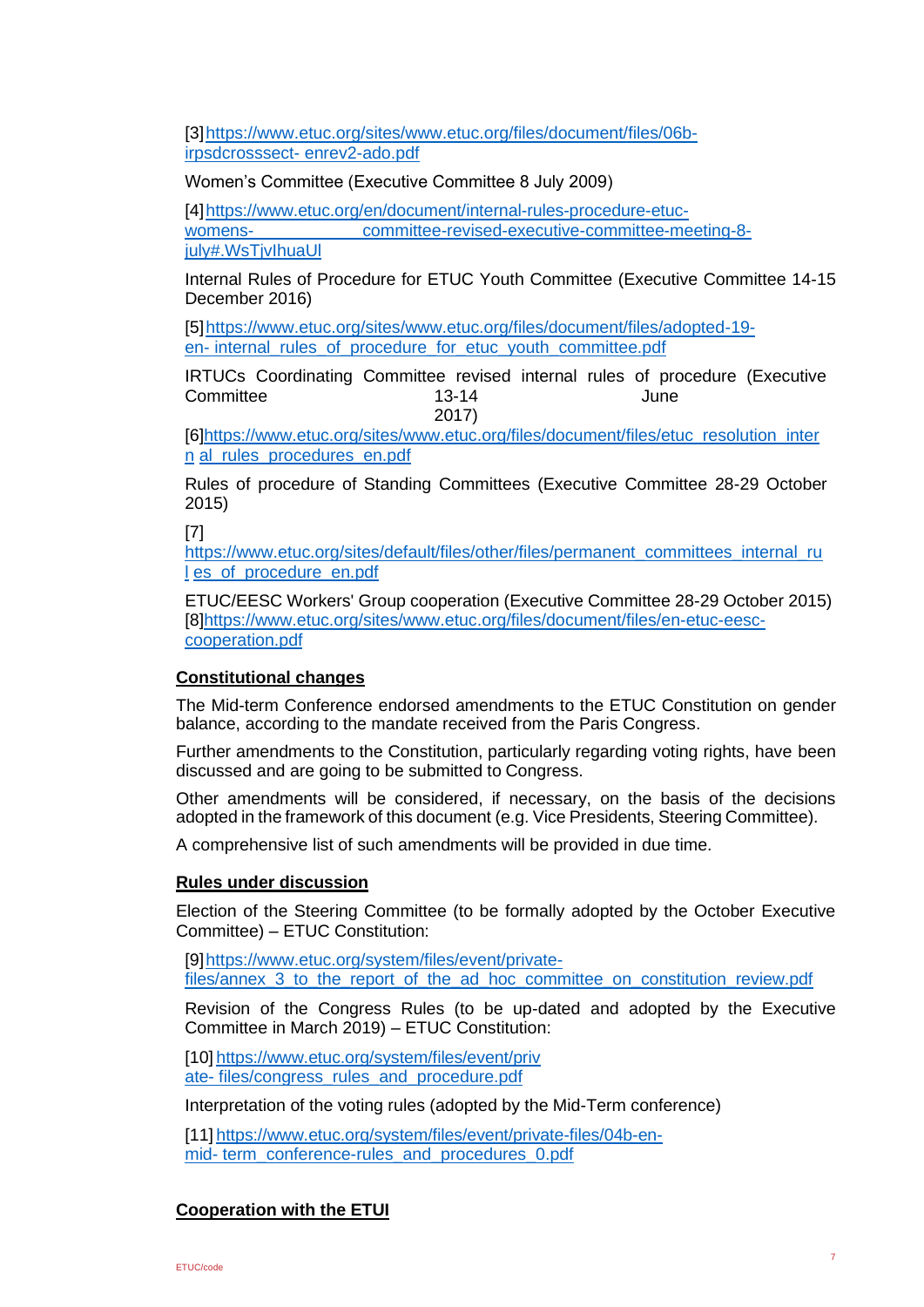## *Formal Interaction between ETUI and ETUC members*

The interactions are mainly through the General Assembly and the Management Committee. They approve the work programme and the budget (session of February and March). They approve the discharge of the budget and the work programme of the previous year in the October session.

For the last six years there has also been a specific item on the ETUI on the October ETUC Executive Committee agenda, mainly presenting and discussing the ETUI priorities, as well as providing room to make proposals for topics to be included or new ways of dissemination. Often the time for exchange is rather limited due to the constraint of the ETUC agenda and debates.

Additionally, there is an exchange from June to September with ETUC member organisations to prepare the education work programme and an education conference takes place in September/October.

## *Proposals for improvement*

The priorities of the work programme will be presented on the first day of the October Executive Committee meeting, with at least a one-hour slot for a first discussion with leaders about the ETUI general priorities for the next year(s). Additionally, in the afternoon of the second day of the ExCo there will be an opportunity for a more in-depth discussion of selected activities where the ETUI will introduce draft ideas for the coming year's work programme.

There will be a 'Spring open debate' on TU priorities. This extra workshop for ETUC members and ETUI directors will be chaired by the ETUC Confederal in charge of the ETUI. To reduce the costs, it can be organised alongside the June Executive Committee.

The close and very fruitful cooperation between the ETUI and the ETUC Secretariat, the ETUC Constitutional Committees (Women, Youth, IRTUCs) and Standing Committees, both on evidence-based inputs and educational and training activities, will be further strengthened and improved.

Concerning translations, the ETUI will provide a note presenting its policy. So far it is done on an ad-hoc basis, with cost/benefit analysis, given the strong and clear interest from the national TUs and the opportunity for wide dissemination in the countries involved.

The ETUI also receives quite a lot of visitors' groups from the affiliates, where they discuss ETUI activities, how the ETUI operates and especially how they can access what the ETUI produces. The directors regularly visit member organisations.

# **Cooperation with the ETUFs and the EESC Workers' Group**

The ETUC and the ETUFs have always cooperated closely, and they should develop a further dimension to their cooperation by linking activities more strategically – without interfering in their respective autonomy.

Regular meetings of the ETUC secretariat and the ETUFs' general secretaries will be organised. The aim will be the exchange of information and strategic planning for joint activities.

The ETUC and ETUFs strive to strengthen their mutual coordination on dossiers of common interest, regularly consult on strategies and actions linked to them and, when possible, use available resources more efficiently.